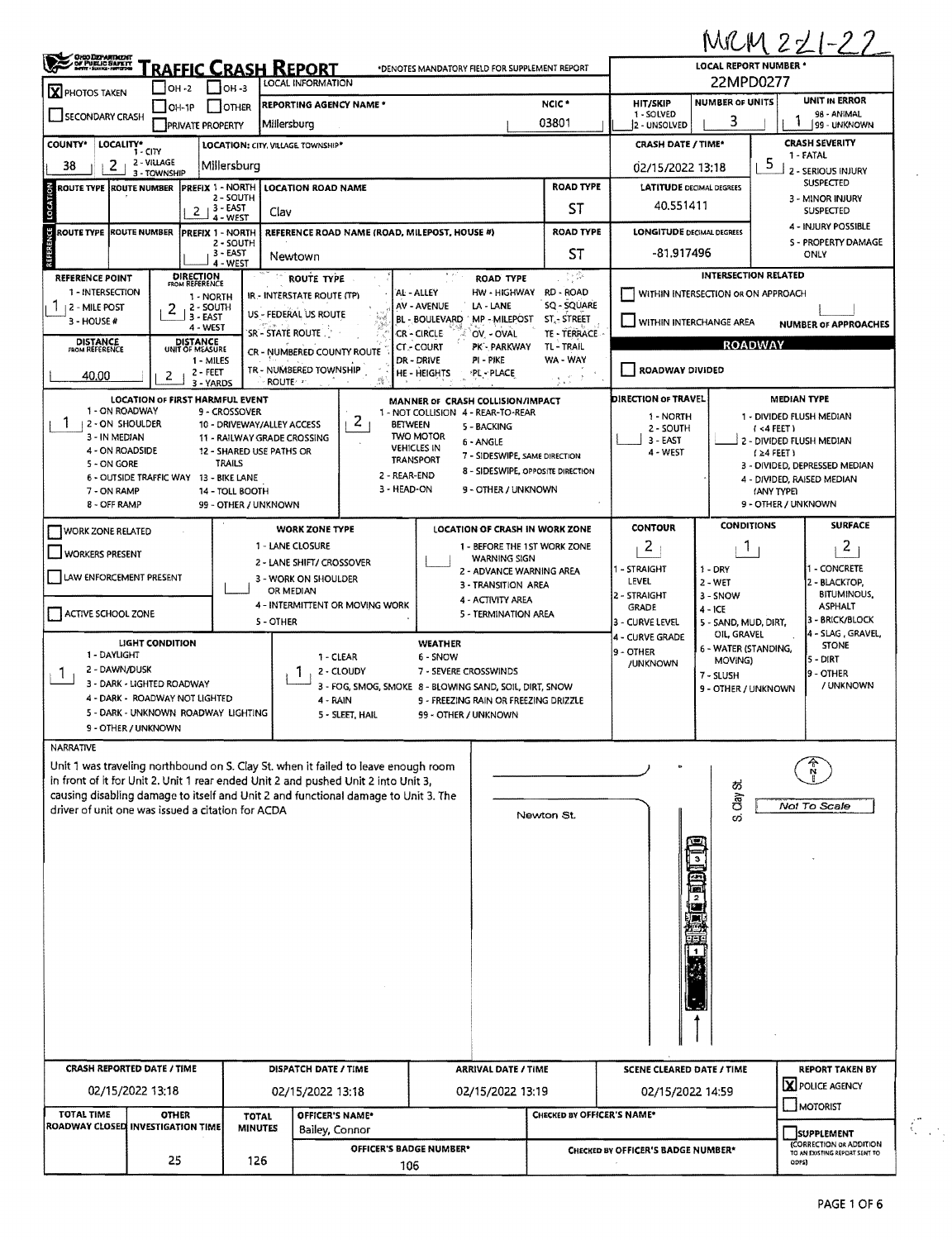|                             | ONO DEPARTMENT<br>OF PUBLIC BAPETY                                                       |                                                               | <b>LOCAL REPORT NUMBER</b> |                                                                               |                                    |                                                               |                                                      |                                                                |                      |                                                                |  |  |  |
|-----------------------------|------------------------------------------------------------------------------------------|---------------------------------------------------------------|----------------------------|-------------------------------------------------------------------------------|------------------------------------|---------------------------------------------------------------|------------------------------------------------------|----------------------------------------------------------------|----------------------|----------------------------------------------------------------|--|--|--|
|                             |                                                                                          |                                                               | 22MPD0277                  |                                                                               |                                    |                                                               |                                                      |                                                                |                      |                                                                |  |  |  |
| UNIT#                       | OWNER NAME: LAST, FIRST, MIDDLE (CI SAME AS DRIVER)                                      |                                                               |                            | OWNER PHONE; INCLUDE AREA CODE (E) SAME AS DRIVERY                            |                                    | DAMAGE                                                        |                                                      |                                                                |                      |                                                                |  |  |  |
|                             | RGX LLC.<br>OWNER ADDRESS: STREET, CITY, STATE, ZIP( C) SAME AS ORIVERY                  |                                                               |                            |                                                                               |                                    | 330-621-6258                                                  |                                                      | 1 - NONE                                                       | <b>DAMAGE SCALE</b>  | 3 - FUNCTIONAL DAMAGE                                          |  |  |  |
|                             | 1550 CR 251, JEROMESVILLE, OH, 44840                                                     |                                                               |                            | 2 - MINOR DAMAGE<br>4 - DISABLING DAMAGE                                      |                                    |                                                               |                                                      |                                                                |                      |                                                                |  |  |  |
|                             | COMMERCIAL CARRIER: NAME, ADDRESS, CITY, STATE, ZIP                                      |                                                               |                            |                                                                               |                                    |                                                               | COMMERCIAL CARRIER PHONE: INCLUDE AREA CODE          | 9 - UNKNOWN                                                    |                      |                                                                |  |  |  |
|                             | RGX LLC, 1550 CR 251, JEROMESVILLE, OH, 44840                                            |                                                               |                            |                                                                               |                                    | 330-621-6258                                                  |                                                      | DAMAGED AREA(S)<br>INDICATE ALL THAT APPLY                     |                      |                                                                |  |  |  |
|                             | LP STATE   LICENSE PLATE #                                                               |                                                               |                            | <b>VEHICLE IDENTIFICATION #</b>                                               |                                    | <b>VEHICLE YEAR</b>                                           | <b>VEHICLE MAKE</b>                                  |                                                                |                      |                                                                |  |  |  |
| OН                          | PWA3623<br><b>INSURANCE COMPANY</b>                                                      |                                                               |                            | 1NPXD49X3LD635648<br><b>INSURANCE POLICY #</b>                                |                                    | 2020<br>COLOR                                                 | PETERBILT<br><b>VEHICLE MODEL</b>                    |                                                                |                      |                                                                |  |  |  |
| <b>X</b> WSURANCE           | <b>PROGRESSIVE</b>                                                                       |                                                               |                            | 000847774                                                                     |                                    | SIL                                                           | 389                                                  |                                                                |                      |                                                                |  |  |  |
|                             | <b>TYPE OF USE</b>                                                                       | IN EMERGENCY                                                  |                            | US DOT #                                                                      |                                    | TOWED BY: COMPANY NAME                                        |                                                      |                                                                |                      |                                                                |  |  |  |
| XCOMMERCIAL                 | GOVERNMENT                                                                               | RESPONSE                                                      |                            | 0847774<br>VEHICLE WEIGHT GVWR/GCWR                                           |                                    | <b>RIGZ TOWING</b><br><b>HAZARDOUS MATERIAL</b>               |                                                      |                                                                |                      |                                                                |  |  |  |
| <b>INTERLOCK</b><br>DEVICE  | <b>HIT/SKIP UNIT</b>                                                                     | # OCCUPANTS                                                   | з                          | $1 - 510K$ LBS.<br>2 - 10,001 - 26K LBS.                                      |                                    | MATERIAL<br><b>CLASS #</b><br>RELEASED                        | PLACARD ID #                                         |                                                                |                      |                                                                |  |  |  |
| <b>EQUIPPED</b>             |                                                                                          |                                                               |                            | $3 - 26K$ LBS.                                                                |                                    | PLACARD                                                       |                                                      |                                                                |                      |                                                                |  |  |  |
|                             | 1 - PASSENGER CAR<br>2 - PASSENGER VAN                                                   | 6 - VAN (9-15 SEATS)<br>7 - MOTORCYCLE 2-WHEELED              |                            | 12 - GOLF CART<br>13 - SNOWMOBILE                                             |                                    | 18 - LIMO (LIVERY VEHICLE)<br>19 - BUS (16+ PASSENGERS)       | 23 - PEDESTRIAN/SKATER<br>24 - WHEELCHAIR (ANY TYPE) |                                                                |                      |                                                                |  |  |  |
| 15                          | (MINIVAN)<br>- SPORT UTIUTY                                                              | 8 - MOTORCYCLE 3-WHEELED                                      |                            | 14 - SINGLE UNIT<br><b>TRUCK</b>                                              | 20 - OTHER VEHICLE                 |                                                               | 25 - OTHER NON-MOTORIST                              |                                                                |                      |                                                                |  |  |  |
| UNIT TYPE <sup>3</sup>      | VEHICLE                                                                                  | 9 - AUTOCYCLE<br>10 - MOPED OR MOTORIZED                      |                            | 15 - SEMI-TRACTOR                                                             | 21 - HEAVY EQUIPMENT               | 22 - ANIMAL WITH RIDER OR                                     | 26 - BICYCLE<br>27 - TRAIN                           |                                                                |                      |                                                                |  |  |  |
|                             | 4 - PICK UP<br>5 - CARGO VAN                                                             | <b>BICYCLE</b><br>11 - ALL TERRAIN VEHICLE                    |                            | 16 - FARM EQUIPMENT<br>17 - MOTORHOME                                         |                                    | ANIMAL-DRAWN VEHICLE                                          | 99 - UNKNOWN OR HIT/SKIP                             |                                                                |                      |                                                                |  |  |  |
|                             | (ATV/UTV)<br># OF TRAILING UNITS                                                         |                                                               |                            |                                                                               |                                    |                                                               |                                                      |                                                                |                      |                                                                |  |  |  |
|                             | WAS VEHICLE OPERATING IN AUTONOMOUS                                                      |                                                               |                            |                                                                               |                                    |                                                               |                                                      |                                                                |                      |                                                                |  |  |  |
|                             | MODE WHEN CRASH OCCURRED?                                                                |                                                               | 0                          | 0 - NO AUTOMATION<br>1 - DRIVER ASSISTANCE                                    |                                    | 3 - CONDITIONAL AUTOMATION 9 - UNKNOWN<br>4 - HIGH AUTOMATION |                                                      |                                                                |                      |                                                                |  |  |  |
| 2                           | 1 - YES 2 - NO 9 - OTHER / UNKNOWN AUTONOMOUS 2 - PARTIAL AUTOMATION S - FULL AUTOMATION |                                                               |                            |                                                                               |                                    |                                                               |                                                      |                                                                |                      |                                                                |  |  |  |
|                             | 1 - NONE                                                                                 | <b>6 - BUS - CHARTER/TOUR</b>                                 | MODE LEVEL                 | 11 - FIRE                                                                     | 16 - FARM                          |                                                               | 21 - MAIL CARRIER                                    |                                                                |                      |                                                                |  |  |  |
|                             | $2 - TAXI$                                                                               | 7 - BUS - INTERCITY                                           |                            | 12 - MILITARY                                                                 |                                    | 17 - MOWING                                                   | 99 - OTHER / UNKNOWN                                 |                                                                |                      |                                                                |  |  |  |
| <b>SPECIAL</b>              | 3 - ELECTRONIC RIDE<br><b>SHARING</b>                                                    | 8 - BUS - SHUTTLE<br>9 - BUS - OTHER                          |                            | 13 - POLICE<br>14 - PUBLIC UTILITY                                            |                                    | 18 - SNOW REMOVAL<br>19 - TOWING                              |                                                      |                                                                |                      |                                                                |  |  |  |
|                             | FUNCTION 4 - SCHOOL TRANSPORT<br>5 - BUS - TRANSIT/COMMUTER                              | 10 - AMBULANCE                                                |                            | 1S - CONSTRUCTION EQUIP.                                                      |                                    | 20 - SAFETY SERVICE<br>PATROL                                 |                                                      |                                                                | 12                   | 17                                                             |  |  |  |
|                             | 1 - NO CARGO BODY TYPE                                                                   | 4 - LOGGING                                                   |                            | 7 - GRAIN/CHIPS/GRAVEL                                                        | 11 - DUMP                          |                                                               | 99 - OTHER / UNKNOWN                                 |                                                                |                      |                                                                |  |  |  |
| 1                           | / NOT APPLICABLE<br>$2 - BUS$                                                            | 5 - INTERMODAL                                                |                            | 8 - POLE                                                                      |                                    | 12 - CONCRETE MIXER                                           |                                                      |                                                                |                      |                                                                |  |  |  |
| CARGO<br>BODY               | 3 - VEHICLE TOWING                                                                       | <b>CONTAINER CHASSIS</b><br>6 - CARGOVAN                      |                            | 9 - CARGO TANK<br>10 - FLAT BED                                               |                                    | 13 - AUTO TRANSPORTER<br>14 - GARBAGE/REFUSE                  |                                                      |                                                                |                      | -IIT<br>9<br>9<br>з                                            |  |  |  |
| TYPE                        | ANOTHER MOTOR VEHICLE                                                                    | /ENCLOSED BOX                                                 |                            |                                                                               |                                    |                                                               |                                                      |                                                                |                      |                                                                |  |  |  |
|                             | 1 - TURN SIGNALS<br>2 - HEAD LAMPS                                                       | 4 - BRAKES<br>S - STEERING                                    |                            | 7 - WORN OR SLICK TIRES<br><b>8 - TRAILER EQUIPMENT</b>                       |                                    | 9 - MOTOR TROUBLE<br>10 - DISABLED FROM PRIOR                 | 99 - OTHER / UNKNOWN                                 |                                                                |                      |                                                                |  |  |  |
| <b>VEHICLE</b><br>DEFECTS   | 3 - TAIL LAMPS                                                                           | 6 - TIRE BLOWOUT                                              |                            | DEFECTIVE                                                                     |                                    | <b>ACCIDENT</b>                                               |                                                      |                                                                |                      |                                                                |  |  |  |
|                             | 1 - INTERSECTION -                                                                       | 4 - MIDBLOCK -                                                |                            | 7 - SHOULDER/ROADSIDE                                                         |                                    | 10 - DRIVEWAY ACCESS                                          | 99 - OTHER / UNKNOWN                                 | $\Box$ - NO DAMAGE [ 0 ]                                       |                      | - UNDERCARRIAGE [ 14 ]                                         |  |  |  |
| NON-                        | MARKED CROSSWALK<br>2 - INTERSECTION -                                                   | MARKED CROSSWALK<br>S - TRAVEL LANE -                         |                            | 8 - SIDEWALK                                                                  | 11 - SHARED USE PATHS<br>OR TRAILS |                                                               |                                                      | $\Box$ -TOP(13)                                                |                      | $\Box$ - ALL AREAS [ 15 ]                                      |  |  |  |
| MOTORIST<br><b>LOCATION</b> | UNMARKED CROSSWALK<br>3 - INTERSECTION - OTHER                                           | OTHER LOCATION<br><b>6 BICYCLE LANE</b>                       |                            | 9 - MEDIAN/CROSSING<br><b>ISLAND</b>                                          |                                    | 12 - FIRST RESPONDER<br>AT INCIDENT SCENE                     |                                                      | $\Box$ - UNIT NOT AT SCENE [16]                                |                      |                                                                |  |  |  |
|                             | 1 - NON-CONTACT                                                                          | 1 - STRAIGHT AHEAD                                            |                            | 9 - LEAVING TRAFFIC                                                           |                                    | 15 - WALKING, RUNNING,                                        | 21 - STANDING OUTSIDE                                |                                                                |                      | <b>INITIAL POINT OF CONTACT</b>                                |  |  |  |
|                             | 2 - NON-COLLISION                                                                        | 2 - BACKING<br>3 - CHANGING LANES                             |                            | LANE<br>10 - PARKED                                                           |                                    | JOGGING, PLAYING<br>16 - WORKING                              | DISABLED VEHICLE<br>99 - OTHER / UNKNOWN             | 0 - NO DAMAGE                                                  |                      | 14 - UNDERCARRIAGE                                             |  |  |  |
| 3                           | 3 - STRIKING                                                                             | 4 - OVERTAKING/PASSING<br>PRE-CRASH 5 - MAKING RIGHT TURN     |                            | 11 - SLOWING OR STOPPED<br>IN TRAFFIC                                         |                                    | 17 - PUSHING VEHICLE<br>18 - APPROACHING OR                   |                                                      | 1-12 - REFER TO UNIT 15 - VEHICLE NOT AT SCENE<br>Ŧ<br>DIAGRAM |                      |                                                                |  |  |  |
| <b>ACTION</b>               | 4 - STRUCK<br>5 - BOTH STRIKING                                                          | <b>ACTIONS 6 - MAKING LEFT TURN</b>                           |                            | 12 - DRIVERLESS                                                               |                                    | LEAVING VEHICLE                                               |                                                      | 99 - UNKNOWN<br>13 - TOP                                       |                      |                                                                |  |  |  |
|                             | & STRUCK                                                                                 | 7 - MAKING U-TURN<br>8 - ENTERING TRAFFIC                     |                            | 13 - NEGOTIATING A CURVE<br>14 - ENTERING OR CROSSING 20 - OTHER NON-MOTORIST |                                    | 19 - STANDING                                                 |                                                      |                                                                |                      |                                                                |  |  |  |
|                             | 9 - OTHER / UNKNOWN<br>1 - NONE                                                          | LANE                                                          |                            | SPECIFIED LOCATION<br>8 - FOLLOWING TOO CLOSE 13 - IMPROPER START FROM        |                                    | 1B - OPERATING DEFECTIVE                                      | 23 - OPENING DOOR INTO                               |                                                                | TRAFFIC              |                                                                |  |  |  |
|                             | 2 - FAILURE TO YIELD                                                                     | /ACDA                                                         |                            | A PARKED POSITION                                                             |                                    | <b>EQUIPMENT</b>                                              | ROADWAY                                              | TRAFFICWAY FLOW<br>1 - ONE WAY                                 |                      | <b>TRAFFIC CONTROL</b><br>1 - ROUNDABOUT 4 - STOP SIGN         |  |  |  |
| 8                           | 3 - RAN RED LIGHT<br>4 - RAN STOP SIGN                                                   | <b>9 - IMPROPER LANE</b><br>CHANGE                            |                            | 14 - STOPPED OR PARKED<br>ILLEGALLY                                           |                                    | 19 - LOAD SHIFTING<br>/FALUNG/SPILLING                        | 99 - OTHER IMPROPER<br><b>ACTION</b>                 | 2 - TWO-WAY<br>2                                               | b                    | 2 - SIGNAL<br>5 - YIELD SIGN                                   |  |  |  |
| Ø                           | 5 - UNSAFE SPEED<br>CONTRIBUTING 6 - IMPROPER TURN                                       | 10 - IMPROPER PASSING<br>11 - DROVE OFF ROAD                  |                            | 1S - SWERVING TO AVOID<br>16 - WRONG WAY                                      |                                    | 20 - IMPROPER CROSSING<br>21 - LYING IN ROADWAY               |                                                      |                                                                |                      | 3 - FLASHER<br><b>6 - NO CONTROL</b>                           |  |  |  |
|                             | CIRCUMSTANCES <sub>7</sub> - LEFT OF CENTER                                              | 12 - IMPROPER BACKING                                         |                            | 17 - VISION OBSTRUCTION                                                       |                                    | 22 - NOT DISCERNIBLE                                          |                                                      | # OF THROUGH LANES                                             |                      | <b>RAIL GRADE CROSSING</b>                                     |  |  |  |
|                             | <b>SEQUENCE OF EVENTS</b>                                                                |                                                               |                            |                                                                               |                                    |                                                               |                                                      | ON ROAD                                                        |                      | 1 - NOT INVLOVED<br>2 - INVOLVED-ACTIVE CROSSING               |  |  |  |
| Z <sub>0</sub>              | 1 - OVERTURN/ROLLOVER                                                                    | 7 - SEPARATION OF UNITS                                       |                            | - -- -----EVENTS -->----->-<br>12 - DOWNHILL RUNAWAY                          |                                    | 19 - ANIMAL -OTHER                                            | 23 - STRUCK BY FALLING,                              | 2                                                              |                      | 3 - INVOLVED-PASSIVE CROSSING                                  |  |  |  |
|                             | 2 - FIRE/EXPLOSION<br>3 - IMMERSION                                                      | <b>B - RAN OFF ROAD RIGHT</b><br>9 RAN OFF ROAD LEFT          |                            | 13 - OTHER NON-COLLISION 20 - MOTOR VEHICLE IN<br>14 - PEDESTRIAN             |                                    | <b>TRANSPORT</b>                                              | SHIFTING CARGO OR<br>ANYTHING SET IN                 |                                                                |                      | UNIT / NON-MOTORIST DIRECTION                                  |  |  |  |
| 2                           | 4 - JACKKNIFE                                                                            | 10 - CROSS MEDIAN                                             |                            | 15 - PEDALCYCLE                                                               |                                    | 21 - PARKED MOTOR                                             | MOTION BY A MOTOR<br>VEHICLE                         |                                                                |                      | 1 - NORTH<br>S - NORTHEAST                                     |  |  |  |
|                             | S - CARGO / EQUIPMENT<br>LOSS OR SHIFT                                                   | 11 - CROSS CENTERLINE -<br>OPPOSITE DIRECTION                 |                            | 16 - RAILWAY VEHICLE<br>17 - ANIMAL - FARM                                    |                                    | VEHICLE<br>22 - WORK ZONE                                     | 24 - OTHER MOVABLE<br>OBJECT                         |                                                                |                      | 2 - SOUTH<br><b>6 - NORTHWEST</b><br>3 - EAST<br>7 - SOUTHEAST |  |  |  |
|                             | 6 - EQUIPMENT FAILURE                                                                    | OF TRAVEL                                                     |                            | 18 - ANIMAL - DEER                                                            |                                    | MAINTENANCE<br>EQUIPMENT                                      |                                                      | <b>FROM</b><br>70                                              |                      | 4 - WEST<br>8 - SOUTHWEST                                      |  |  |  |
|                             | 25 - IMPACT ATTENUATOR                                                                   | 31 - GUARDRAIL END                                            |                            | COLLISION WITH FIXED OBJECT - STRUCK<br>38 - OVERHEAD SIGN POST               |                                    | 45 - EM8ANKMENT                                               | S2 - BUILDING                                        |                                                                |                      | 9 - OTHER / UNKNOWN                                            |  |  |  |
|                             | / CRASH CUSHION<br>26 - BRIDGE OVERHEAD                                                  | 32 - PORTABLE BARRIER<br>33 - MEDIAN CABLE BARRIER            |                            | 39 - LIGHT / LUMINARIES<br><b>SUPPORT</b>                                     | 46 - FENCE                         | 47 - MAILBOX                                                  | 53 - TUNNEL<br>54 - OTHER FIXED                      | UNIT SPEED                                                     |                      | DETECTED SPEED                                                 |  |  |  |
|                             | <b>STRUCTURE</b><br>27 - BRIDGE PIER OR                                                  | 34 - MEDIAN GUARDRAIL<br><b>BARRIER</b>                       |                            | 40 - UTILITY POLE<br>41 - OTHER POST, POLE                                    | 48 - TREE                          | 49 - FIRE HYDRANT                                             | OBJECT<br>99 - OTHER / UNKNOWN                       |                                                                |                      | 1 - STATED / ESTIMATED SPEED                                   |  |  |  |
|                             | ABUTMENT<br>28 - BRIDGE PARAPET                                                          | 35 - MEDIAN CONCRETE<br><b>BARRIER</b>                        |                            | OR SUPPORT<br>42 - CULVERT                                                    |                                    | 50 - WORK ZONE<br><b>MAINTENANCE</b>                          |                                                      |                                                                |                      |                                                                |  |  |  |
|                             | 29 - BRIDGE RAIL<br>30 - GUARDRAIL FACE                                                  | 36 - MEDIAN OTHER BARRIER 43 - CURB<br>37 - TRAFFIC SIGN POST |                            | 44 DITCH                                                                      | 51 - WALL                          | <b>EQUIPMENT</b>                                              |                                                      | <b>POSTED SPEED</b>                                            | 2 - CALCULATED / EDR |                                                                |  |  |  |
|                             | FIRST HARMFUL EVENT                                                                      |                                                               |                            | <b>MOST HARMFUL EVENT</b>                                                     |                                    |                                                               |                                                      |                                                                |                      | 3 - UNDETERMINED                                               |  |  |  |
|                             |                                                                                          |                                                               |                            |                                                                               |                                    |                                                               |                                                      |                                                                |                      |                                                                |  |  |  |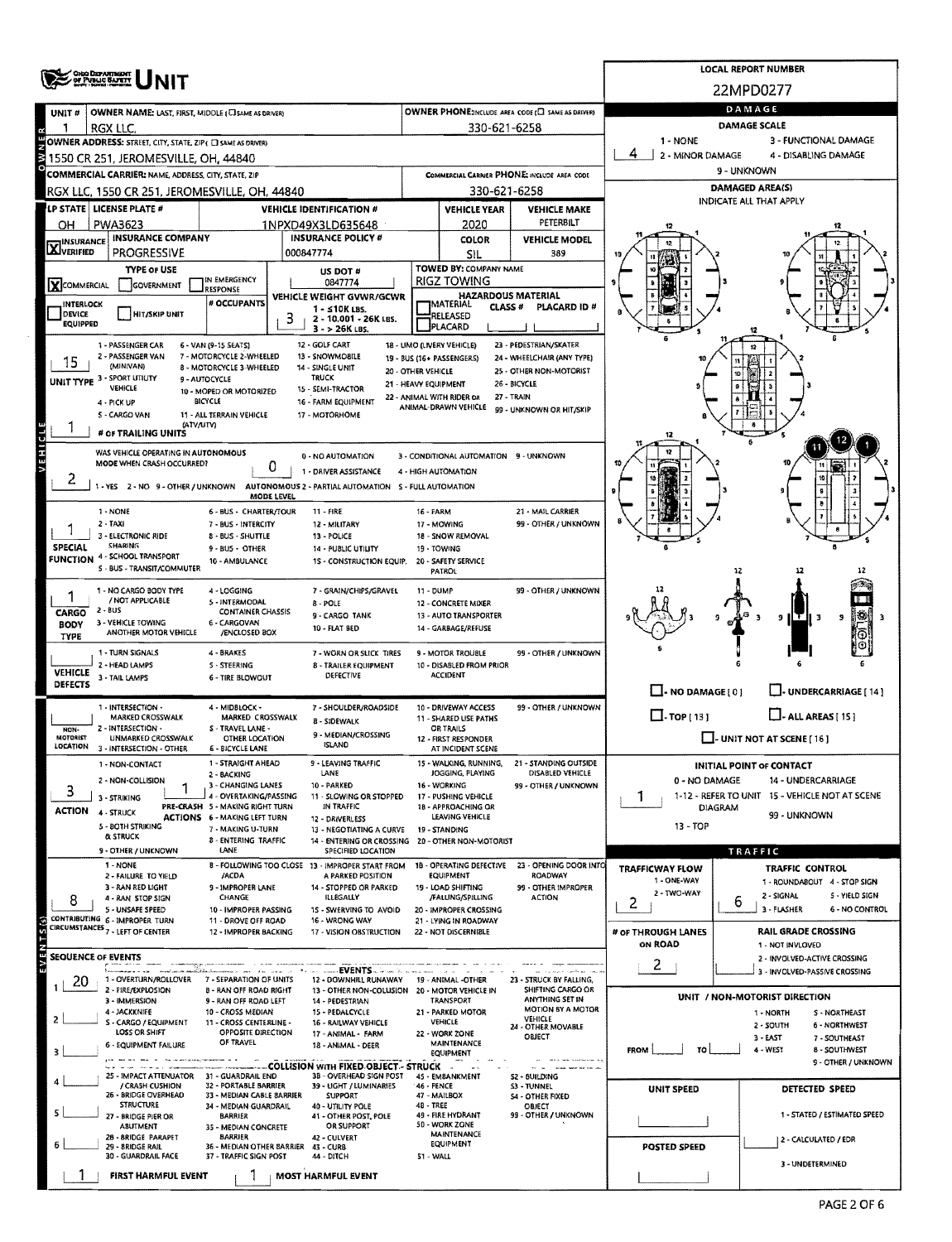|                                                                               |                                                                |                                                                        | <b>LOCAL REPORT NUMBER</b>                                              |                                                          |                                                              |                                                    |                                               |   |                                                               |  |  |  |
|-------------------------------------------------------------------------------|----------------------------------------------------------------|------------------------------------------------------------------------|-------------------------------------------------------------------------|----------------------------------------------------------|--------------------------------------------------------------|----------------------------------------------------|-----------------------------------------------|---|---------------------------------------------------------------|--|--|--|
| <b>ONIO DEPARTMENT</b><br>OF PUBLIC BAFETY                                    |                                                                |                                                                        |                                                                         |                                                          |                                                              |                                                    | 22MPD0277                                     |   |                                                               |  |  |  |
|                                                                               | <b>OWNER NAME: LAST, FIRST, MIDDLE (C) SAME AS DRIVERY</b>     |                                                                        |                                                                         |                                                          |                                                              | OWNER PHONE: INCLUDE AREA CODE (E) SAME AS DRIVERY | DAMAGE                                        |   |                                                               |  |  |  |
| UNIT#<br>2                                                                    | BUCKEYE LAWNS AND LANDSCAPING,                                 |                                                                        |                                                                         |                                                          | 330-674-5356                                                 |                                                    | <b>DAMAGE SCALE</b>                           |   |                                                               |  |  |  |
|                                                                               | OWNER ADDRESS: STREET, CITY, STATE, ZIP ( C SAME AS DRIVER)    |                                                                        |                                                                         |                                                          |                                                              |                                                    | 1 - NONE                                      |   | 3 - FUNCTIONAL DAMAGE                                         |  |  |  |
|                                                                               | 5725 CR 349 , MILLERSBURG, OH, 44654                           |                                                                        |                                                                         |                                                          |                                                              |                                                    | 4<br>2 - MINOR DAMAGE<br>4 - DISABLING DAMAGE |   |                                                               |  |  |  |
|                                                                               | <b>COMMERCIAL CARRIER: NAME, ADDRESS, CITY, STATE, ZIP</b>     |                                                                        |                                                                         |                                                          |                                                              | COMMERCIAL CARRIER PHONE: INCLUDE AREA CODE        | 9 - UNKNOWN                                   |   |                                                               |  |  |  |
|                                                                               |                                                                |                                                                        |                                                                         |                                                          |                                                              |                                                    |                                               |   | <b>DAMAGED AREA(S)</b><br>INDICATE ALL THAT APPLY             |  |  |  |
| LP STATE   LICENSE PLATE #                                                    |                                                                |                                                                        | <b>VEHICLE IDENTIFICATION #</b>                                         |                                                          | <b>VEHICLE YEAR</b>                                          | <b>VEHICLE MAKE</b>                                |                                               |   |                                                               |  |  |  |
| PMR6864<br>OН                                                                 | <b>INSURANCE COMPANY</b>                                       |                                                                        | 3C63R3GLXKG592176<br><b>INSURANCE POLICY #</b>                          |                                                          | 2019<br><b>COLOR</b>                                         | RAM<br><b>VEHICLE MODEL</b>                        |                                               |   |                                                               |  |  |  |
| <b>X</b> INSURANCE                                                            | ERIE                                                           |                                                                        | Q09-51-30536                                                            |                                                          | RED                                                          | 3500                                               |                                               |   |                                                               |  |  |  |
|                                                                               | TYPE OF USE                                                    |                                                                        | US DOT#                                                                 |                                                          | <b>TOWED BY: COMPANY NAME</b>                                |                                                    |                                               |   |                                                               |  |  |  |
| COMMERCIAL                                                                    | GOVERNMENT                                                     | IN EMERGENCY<br>RESPONSE                                               |                                                                         | RIGZ                                                     |                                                              |                                                    |                                               |   |                                                               |  |  |  |
| <b>INTERLOCK</b>                                                              |                                                                | # OCCUPANTS                                                            | VEHICLE WEIGHT GVWR/GCWR<br>$1 - 510K$ LBS.                             |                                                          | <b>HAZARDOUS MATERIAL</b><br>IMATERIAL<br>CLASS <sup>#</sup> | PLACARD ID #                                       |                                               |   |                                                               |  |  |  |
| DEVICE<br><b>EQUIPPED</b>                                                     | <b>HIT/SKIP UNIT</b>                                           |                                                                        | 2 - 10.001 - 26K LBS.<br>$3 - 26$ K LBS.                                |                                                          | RELEASED<br>PLACARD                                          |                                                    |                                               |   |                                                               |  |  |  |
|                                                                               | 1 - PASSENGER CAR                                              | 6 - VAN (9-1S SEATS)                                                   | 12 - GOLF CART                                                          |                                                          | 18 - LIMO (LIVERY VEHICLE)                                   | 23 - PEDESTRIAN/SKATER                             |                                               |   |                                                               |  |  |  |
|                                                                               | 2 - PASSENGER VAN<br>(MINIVAN)                                 | 7 - MOTORCYCLE 2-WHEELED<br>8 - MOTORCYCLE 3-WHEELED                   | 13 - SNOWMOBILE<br>14 - SINGLE UNIT                                     |                                                          | 19 - BUS (16+ PASSENGERS)                                    | 24 - WHEELCHAIR (ANY TYPE)                         | 10                                            |   |                                                               |  |  |  |
| UNIT TYPE 3 - SPORT UTILITY                                                   |                                                                | 9 - AUTOCYCLE                                                          | <b>TRUCK</b>                                                            | 20 - OTHER VEHICLE<br>21 - HEAVY EQUIPMENT               |                                                              | 25 - OTHER NON-MOTORIST<br>26 - BICYCLE            |                                               |   |                                                               |  |  |  |
| 4 - PICK UP                                                                   | VEHICLE                                                        | 10 - MOPED OR MOTORIZED<br><b>BICYCLE</b>                              | 15 - SEMI-TRACTOR<br>16 - FARM EQUIPMENT                                |                                                          | 22 - ANIMAL WITH RIDER OR                                    | 27 - TRAIN                                         |                                               |   |                                                               |  |  |  |
|                                                                               | S - CARGO VAN                                                  | 11 - ALL TERRAIN VEHICLE                                               | 17 - MOTORHOME                                                          |                                                          | ANIMAL-DRAWN VEHICLE                                         | 99 - UNKNOWN OR HIT/SKIP                           |                                               |   |                                                               |  |  |  |
| 0                                                                             | (ΑΤV/UTV)<br># or TRAILING UNITS                               |                                                                        |                                                                         |                                                          |                                                              |                                                    | 12                                            |   | 12                                                            |  |  |  |
| VEHICLE                                                                       | WAS VEHICLE OPERATING IN AUTONOMOUS                            |                                                                        | 0 - NO AUTOMATION                                                       |                                                          | 3 - CONDITIONAL AUTOMATION 9 - UNKNOWN                       |                                                    |                                               |   | 12                                                            |  |  |  |
|                                                                               | MODE WHEN CRASH OCCURRED?                                      | 0                                                                      | 1 - DRIVER ASSISTANCE                                                   |                                                          | 4 - HIGH AUTOMATION                                          |                                                    |                                               |   |                                                               |  |  |  |
|                                                                               | 1-YES 2-NO 9-OTHER / UNKNOWN                                   |                                                                        | AUTONOMOUS 2 - PARTIAL AUTOMATION 5 - FULL AUTOMATION                   |                                                          |                                                              |                                                    |                                               |   |                                                               |  |  |  |
| 1 - NONE                                                                      |                                                                | MODE LEVEL                                                             | 11 - FIRE                                                               | 16 - FARM                                                |                                                              | 21 - MAIL CARRIER                                  |                                               |   |                                                               |  |  |  |
| $2 - TAXI$                                                                    |                                                                | 6 - BUS - CHARTER/TOUR<br>7 - BUS - INTERCITY                          | 12 - MILITARY                                                           |                                                          | 17 - MOWING                                                  | 99 - OTHER / UNKNOWN                               |                                               |   |                                                               |  |  |  |
| <b>SPECIAL</b>                                                                | 3 - ELECTRONIC RIDE<br>SHARING                                 | <b>8 - BUS - SHUTTLE</b>                                               | 13 - POLICE                                                             |                                                          | 18 - SNOW REMOVAL                                            |                                                    |                                               |   |                                                               |  |  |  |
| <b>FUNCTION 4 - SCHOOL TRANSPORT</b>                                          |                                                                | 9 - BUS - OTHER<br>10 - AMBULANCE                                      | 14 - PUBLIC UTILITY<br>1S - CONSTRUCTION EQUIP. 20 - SAFETY SERVICE     |                                                          | 19 - TOWING                                                  |                                                    |                                               |   |                                                               |  |  |  |
|                                                                               | S - 8US - TRANSIT/COMMUTER                                     |                                                                        |                                                                         |                                                          | PATROL                                                       |                                                    |                                               |   |                                                               |  |  |  |
| 99                                                                            | 1 NO CARGO BODY TYPE<br>/ NOT APPLICABLE                       | 4 - LOGGING                                                            | 7 - GRAIN/CHIPS/GRAVEL                                                  | 11 - DUMP                                                |                                                              | 99 - OTHER / UNKNOWN                               |                                               |   |                                                               |  |  |  |
| $2 - BUS$<br>CARGO                                                            |                                                                | S - INTERMODAL<br><b>CONTAINER CHASSIS</b>                             | 8 - POLE<br>9 - CARGO TANK                                              |                                                          | 12 - CONCRETE MIXER<br>13 - AUTO TRANSPORTER                 |                                                    |                                               |   | Θ<br>I∰<br>9<br>9 H L                                         |  |  |  |
| <b>BODY</b><br><b>TYPE</b>                                                    | 3 - VEHICLE TOWING<br>ANOTHER MOTOR VEHICLE                    | 6 - CARGOVAN<br>/ENCLOSED BOX                                          | 10 - FLAT BED                                                           |                                                          | 14 - GARBAGE/REFUSE                                          |                                                    |                                               |   | ⊝                                                             |  |  |  |
|                                                                               | 1 - TURN SIGNALS                                               | 4 - BRAKES                                                             | 7 - WORN OR SLICK TIRES                                                 |                                                          | <b>9 - MOTOR TROUBLE</b>                                     | 99 - OTHER / UNKNOWN                               |                                               |   |                                                               |  |  |  |
| <b>VEHICLE</b>                                                                | 2 - HEAD LAMPS                                                 | S - STEERING                                                           | <b>8 - TRAILER EQUIPMENT</b><br><b>DEFECTIVE</b>                        |                                                          | 10 - DISABLED FROM PRIOR                                     |                                                    |                                               |   |                                                               |  |  |  |
| <b>DEFECTS</b>                                                                | 3 - TAIL LAMPS                                                 | <b>6 - TIRE BLOWOUT</b>                                                |                                                                         |                                                          | <b>ACCIDENT</b>                                              |                                                    | $\Box$ - NO DAMAGE [ 0 ]                      |   | L-UNDERCARRIAGE! 14                                           |  |  |  |
|                                                                               | 1 - INTERSECTION -                                             | 4 - MIDBLOCK -                                                         | 7 - SHOULDER/ROADSIDE                                                   |                                                          | 10 - DRIVEWAY ACCESS                                         | 99 - OTHER / UNKNOWN                               |                                               |   |                                                               |  |  |  |
| NON-                                                                          | MARKED CROSSWALK<br>2 - INTERSECTION -                         | MARKED CROSSWALK<br>S - TRAVEL LANE -                                  | <b>B - SIDEWALK</b>                                                     | 11 - SHARED USE PATHS<br><b>DR TRAILS</b>                |                                                              |                                                    | $\Box$ -TOP(13)<br>$\Box$ - ALL AREAS [ 15 ]  |   |                                                               |  |  |  |
| MOTORIST<br>LOCATION                                                          | <b>UNMARKED CROSSWALK</b>                                      | OTHER LOCATION                                                         | 9 - MEDIAN/CROSSING<br><b>ISLAND</b>                                    |                                                          | 12 - FIRST RESPONDER                                         |                                                    | U-UNIT NOT AT SCENE [ 16 ]                    |   |                                                               |  |  |  |
|                                                                               | 3 - INTERSECTION - OTHER<br>1 - NON-CONTACT                    | 6 - BICYCLE LANE<br>1 - STRAIGHT AHEAD                                 | 9 - LEAVING TRAFFIC                                                     |                                                          | AT INCIDENT SCENE<br>15 - WALKING, RUNNING,                  | 21 - STANDING OUTSIDE                              | <b>INITIAL POINT OF CONTACT</b>               |   |                                                               |  |  |  |
|                                                                               | 2 - NON-COLLISION                                              | 2 - BACKING<br>3 - CHANGING LANES                                      | LANE                                                                    |                                                          | JOGGING, PLAYING                                             | DISABLED VEHICLE                                   | 0 - NO DAMAGE                                 |   | 14 - UNDERCARRIAGE                                            |  |  |  |
| 5<br>3 - STRIKING                                                             | 11                                                             | 4 - OVERTAKING/PASSING                                                 | 10 - PARKED<br>11 - SLOWING OR STOPPED                                  |                                                          | 16 - WORKING<br>17 - PUSHING VEHICLE                         | 99 - OTHER / UNKNOWN                               | b                                             |   | 1-12 - REFER TO UNIT 15 - VEHICLE NOT AT SCENE                |  |  |  |
| <b>ACTION</b><br>4 - STRUCK                                                   |                                                                | PRE-CRASH S - MAKING RIGHT TURN<br><b>ACTIONS 6 - MAKING LEFT TURN</b> | IN TRAFFIC<br>12 - DRIVERLESS                                           | 18 - APPROACHING OR<br><b>DIAGRAM</b><br>LEAVING VEHICLE |                                                              |                                                    |                                               |   | 99 - UNKNOWN                                                  |  |  |  |
|                                                                               | S - BOTH STRIKING<br>& STRUCK                                  | 7 - MAKING U-TURN                                                      | 13 - NEGOTIATING A CURVE                                                |                                                          | 19 - STANDING                                                |                                                    | 13 - TOP                                      |   |                                                               |  |  |  |
|                                                                               | 9 - OTHER / UNKNOWN                                            | 8 - ENTERING TRAFFIC<br>LANE                                           | 14 - ENTERING OR CROSSING 20 - OTHER NON-MOTORIST<br>SPECIFIED LOCATION |                                                          |                                                              |                                                    |                                               |   | TRAFFIC                                                       |  |  |  |
|                                                                               | 1 NONE                                                         | /ACDA                                                                  | 8 - FOLLOWING TOO CLOSE 13 - IMPROPER START FROM                        |                                                          | 18 - OPERATING DEFECTIVE<br>EQUIPMENT                        | 23 - OPENING DOOR INTO<br>ROADWAY                  | TRAFFICWAY FLOW                               |   | TRAFFIC CONTROL                                               |  |  |  |
|                                                                               | 2 - FAILURE TO YIELD<br>3 - RAN RED LIGHT                      | 9 - IMPROPER LANE                                                      | A PARKED POSITION<br>14 - STOPPED OR PARKED                             |                                                          | 19 - LOAD SHIFTING                                           | 99 - OTHER IMPROPER                                | 1 - ONE-WAY<br>2 - TWO-WAY                    |   | 1 - ROUNDABOUT 4 - STOP SIGN                                  |  |  |  |
|                                                                               | 4 - RAN STOP SIGN<br>5 - UNSAFE SPEED                          | CHANGE<br>10 - IMPROPER PASSING                                        | ILLEGALLY<br>1S - SWERVING TO AVOID                                     |                                                          | /FALLING/SPILLING<br>20 - IMPROPER CROSSING                  | <b>ACTION</b>                                      | 2                                             | 6 | 2 - SIGNAL<br>S - YIELD SIGN<br>3 - FLASHER<br>6 - NO CONTROL |  |  |  |
| CONTRIBUTING 6 - IMPROPER TURN<br>CIRCUMSTANCES <sub>7</sub> - LEFT OF CENTER |                                                                | 11 - DROVE OFF ROAD                                                    | 16 - WRONG WAY                                                          |                                                          | 21 - LYING IN ROADWAY                                        |                                                    |                                               |   |                                                               |  |  |  |
|                                                                               |                                                                | 12 - IMPROPER BACKING                                                  | 17 - VISION OBSTRUCTION                                                 |                                                          | 22 - NOT DISCERNISLE                                         |                                                    | # OF THROUGH LANES<br>ON ROAD                 |   | <b>RAIL GRADE CROSSING</b><br>1 - NOT INVLOVED                |  |  |  |
| الا<br>تا<br>SEOUENCE OF EVENTS<br>ξV                                         |                                                                |                                                                        |                                                                         |                                                          |                                                              |                                                    | 2                                             |   | 2 - INVOLVED-ACTIVE CROSSING                                  |  |  |  |
| 20                                                                            | l<br>Anglis del meno e e especialista<br>1 - OVERTURN/ROLLOVER | 7 - SEPARATION OF UNITS                                                | . EVENTS<br>12 - DOWNHILL RUNAWAY                                       |                                                          | 19 - ANIMAL -OTHER                                           | 23 - STRUCK BY FALLING,                            |                                               |   | 3 - INVOLVED-PASSIVE CROSSING                                 |  |  |  |
|                                                                               | 2 - FIRE/EXPLOSION<br>3 - IMMERSION                            | <b>B - RAN OFF ROAD RIGHT</b><br>9 - RAN OFF ROAD LEFT                 | 13 - OTHER NON-COLLISION 20 - MOTOR VEHICLE IN<br>14 - PEDESTRIAN       |                                                          | TRANSPORT                                                    | SHIFTING CARGO OR<br>ANYTHING SET IN               |                                               |   | UNIT / NON-MOTORIST DIRECTION                                 |  |  |  |
|                                                                               | 4 - JACKKNIFE                                                  | 10 - CROSS MEDIAN                                                      | 15 - PEDALCYCLE                                                         |                                                          | 21 - PARKED MOTOR                                            | <b>MOTION BY A MOTOR</b><br>VEHICLE                |                                               |   | 1 - NORTH<br>5 - NORTHEAST                                    |  |  |  |
|                                                                               | S - CARGO / EQUIPMENT<br>LOSS OR SHIFT                         | 11 - CROSS CENTERLINE -<br>OPPOSITE DIRECTION                          | 16 - RAILWAY VEHICLE<br>17 - ANIMAL - FARM                              |                                                          | VEHICLE<br>22 - WORK ZONE                                    | 24 - OTHER MOVABLE<br>OBJECT                       |                                               |   | 2 - SOUTH<br>6 - NORTHWEST<br>3 - EAST                        |  |  |  |
|                                                                               | <b>6 - EQUIPMENT FAILURE</b>                                   | OF TRAVEL                                                              | 18 - ANIMAL - DEER                                                      |                                                          | MAINTENANCE<br><b>EQUIPMENT</b>                              |                                                    | $F_{ROM}$ 2<br>τo.                            |   | 7 - SOUTHEAST<br>4 - WEST<br>8 - SOUTHWEST                    |  |  |  |
|                                                                               | and you depend on                                              |                                                                        | . COLLISION WITH FIXED OBJECT - STRUCK                                  |                                                          |                                                              | فيحسنها والمنافذ                                   |                                               |   | 9 - OTHER / UNKNOWN                                           |  |  |  |
|                                                                               | 25 - IMPACT ATTENUATOR 31 - GUARDRAIL END<br>/ CRASH CUSHION   | 32 - PORTABLE BARRIER                                                  | 38 - OVERHEAD SIGN POST<br>39 - LIGHT / LUMINARIES                      | 46 - FENCE                                               | 45 - EMBANKMENT                                              | S2 - BUILDING<br>S3 - TUNNEL                       | <b>UNIT SPEED</b>                             |   | DETECTED SPEED                                                |  |  |  |
|                                                                               | 26 - BRIDGE OVERHEAD<br><b>STRUCTURE</b>                       | 33 - MEDIAN CABLE BARRIER<br>34 - MEDIAN GUARDRAIL                     | <b>SUPPORT</b><br>40 - UTILITY POLE                                     | 48 - TREE                                                | 47 - MAILBOX                                                 | <b>S4 - OTHER FIXED</b><br><b>OBJECT</b>           |                                               |   |                                                               |  |  |  |
|                                                                               | 27 - BRIDGE PIER OR<br><b>ABUTMENT</b>                         | <b>BARRIER</b><br>35 - MEDIAN CONCRETE                                 | 41 - OTHER POST, POLE<br>OR SUPPORT                                     |                                                          | 49 - FIRE HYDRANT<br>50 - WORK ZONE                          | 99 - OTHER / UNKNOWN                               | 0                                             |   | 1 - STATED / ESTIMATED SPEED                                  |  |  |  |
|                                                                               | 28 - BRIDGE PARAPET                                            | <b>BARRIER</b>                                                         | 42 - CULVERT                                                            |                                                          | MAINTENANCE<br>EQUIPMENT                                     |                                                    |                                               |   | 2 - CALCULATED / EDR                                          |  |  |  |
|                                                                               | 29 - BRIDGE RAIL<br>30 - GUARDRAIL FACE                        | 36 - MEDIAN OTHER BARRIER 43 - CURB<br>37 - TRAFFIC SIGN POST          | 44 - DITCH                                                              | 51 - WALL                                                |                                                              |                                                    | POSTED SPEED                                  |   |                                                               |  |  |  |
|                                                                               | FIRST HARMFUL EVENT                                            |                                                                        | <b>MOST HARMFUL EVENT</b>                                               |                                                          |                                                              |                                                    | 25                                            |   | 3 - UNDETERMINED                                              |  |  |  |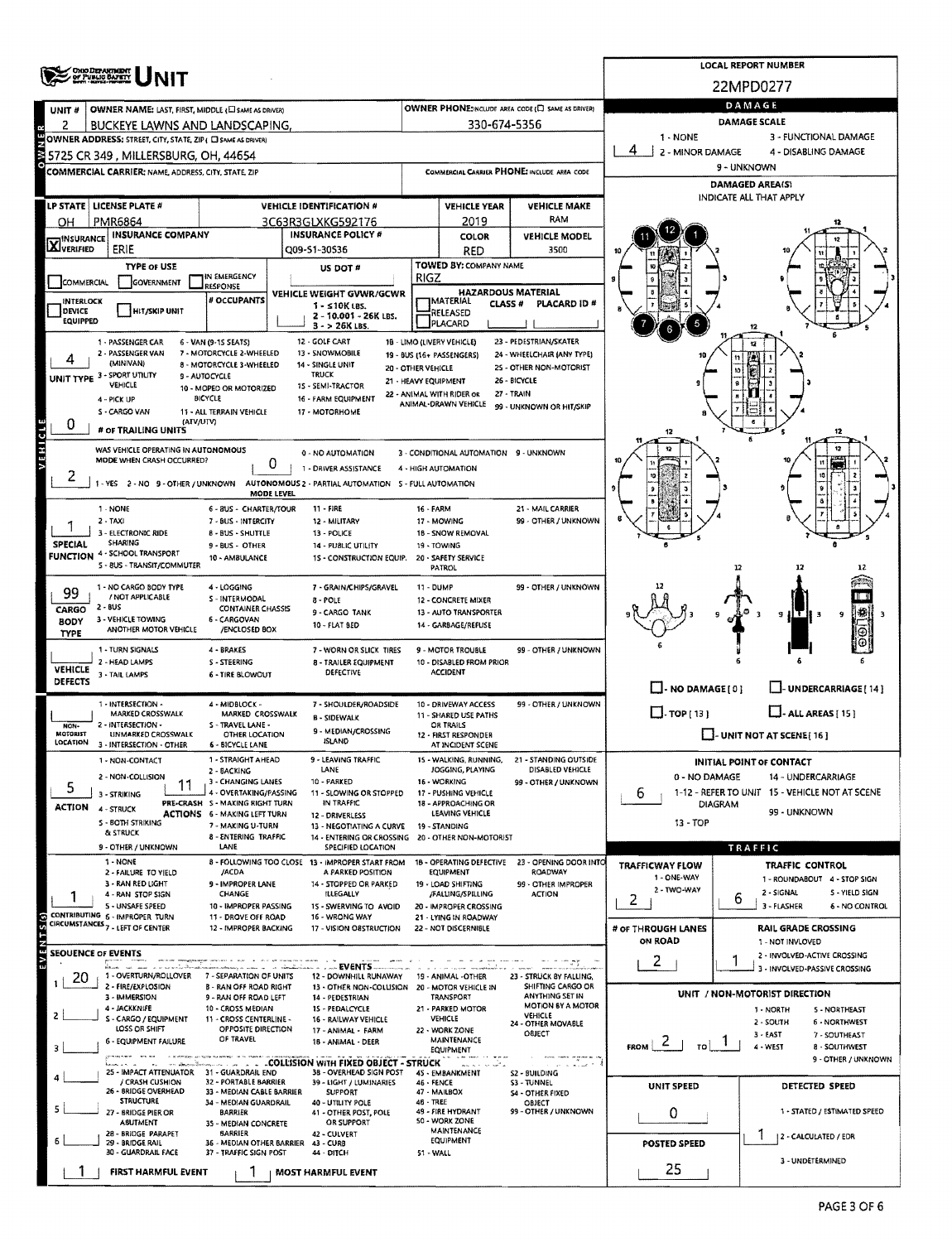|                             | OHO DEPARTMENT<br>OF PUBLIC BAFEIT                                            |                                                               | <b>LOCAL REPORT NUMBER</b>                                                               |                                                                    |                                                        |                                                      |                                            |                                                                        |  |  |  |  |
|-----------------------------|-------------------------------------------------------------------------------|---------------------------------------------------------------|------------------------------------------------------------------------------------------|--------------------------------------------------------------------|--------------------------------------------------------|------------------------------------------------------|--------------------------------------------|------------------------------------------------------------------------|--|--|--|--|
|                             |                                                                               |                                                               |                                                                                          |                                                                    |                                                        |                                                      |                                            | 22MPD0277                                                              |  |  |  |  |
| UNIT #                      | OWNER NAME: LAST, FIRST, MIDDLE (E) SAME AS DRIVERY                           |                                                               | OWNER PHONE:INCLUDE AREA CODE (E) SAME AS ORNER)                                         |                                                                    | DAMAGE                                                 |                                                      |                                            |                                                                        |  |  |  |  |
| з<br>×                      | TODD, MICHELLE, RENEE                                                         |                                                               |                                                                                          |                                                                    | 330-473-2566                                           |                                                      | DAMAGE SCALE                               |                                                                        |  |  |  |  |
| <b>HNW</b>                  | OWNER ADDRESS: STREET, CITY, STATE, ZIP( E SAME AS DRIVER)                    |                                                               |                                                                                          | 1 - NONE<br>2 - MINOR DAMAGE                                       | 3 - FUNCTIONAL DAMAGE<br>4 - DISABLING DAMAGE          |                                                      |                                            |                                                                        |  |  |  |  |
|                             | 669 BOB WHITE LN, MILLERSBURG, OH, 44654                                      |                                                               |                                                                                          |                                                                    |                                                        | COMMERCIAL CARRIER PHONE: INCLUDE AREA CODE          |                                            | 9 - UNKNOWN                                                            |  |  |  |  |
|                             | COMMERCIAL CARRIER: NAME, ADDRESS, CITY, STATE, ZIP                           |                                                               |                                                                                          |                                                                    |                                                        |                                                      |                                            | DAMAGED AREA(S)                                                        |  |  |  |  |
|                             | LP STATE   LICENSE PLATE #                                                    |                                                               | <b>VEHICLE IDENTIFICATION #</b>                                                          | <b>VEHICLE YEAR</b><br><b>VEHICLE MAKE</b>                         |                                                        |                                                      |                                            | INDICATE ALL THAT APPLY                                                |  |  |  |  |
| OH                          | JID9817                                                                       |                                                               | 2GNAXKEX7J6266455                                                                        |                                                                    | 2018                                                   | CHEVROLET                                            |                                            |                                                                        |  |  |  |  |
| <b>X</b> INSURANCE          | <b>INSURANCE COMPANY</b>                                                      |                                                               | <b>INSURANCE POLICY #</b>                                                                |                                                                    | <b>COLOR</b>                                           | VEHICLE MODEL                                        |                                            |                                                                        |  |  |  |  |
|                             | GEICO                                                                         |                                                               | 4520746944                                                                               |                                                                    | <b>BLK</b>                                             | <b>EQUINOX</b>                                       |                                            |                                                                        |  |  |  |  |
|                             | TYPE OF USE<br><b>GOVERNMENT</b>                                              | IN EMERGENCY                                                  | US DOT #                                                                                 |                                                                    | TOWED BY: COMPANY NAME                                 |                                                      |                                            |                                                                        |  |  |  |  |
| <b>COMMERCIAL</b>           |                                                                               | <b>ESPONSE</b><br># OCCUPANTS                                 | VEHICLE WEIGHT GVWR/GCWR                                                                 |                                                                    | <b>HAZARDOUS MATERIAL</b>                              |                                                      |                                            |                                                                        |  |  |  |  |
| <b>INTERLOCK</b><br>DEVICE  | HIT/SKIP UNIT                                                                 |                                                               | $1 - 510K$ LBS.<br>2 - 10.001 - 26K LBS.                                                 |                                                                    | MATERIAL<br><b>CLASS #</b><br>RELEASED                 | <b>PLACARD ID#</b>                                   |                                            |                                                                        |  |  |  |  |
| <b>EQUIPPED</b>             |                                                                               |                                                               | 3 - > 26K LBS.                                                                           |                                                                    | PLACARD                                                |                                                      |                                            |                                                                        |  |  |  |  |
|                             | 1 - PASSENGER CAR<br>2 - PASSENGER VAN                                        | 6 - VAN (9-1S SEATS)<br>7 MOTORCYCLE 2-WHEELED                | 12 - GOLF CART<br>13 - SNOWMOBILE                                                        |                                                                    | 18 - UMO (LIVERY VEHICLE)<br>19 - 8US (16+ PASSENGERS) | 23 - PEDESTRIAN/SKATER<br>24 - WHEELCHAIR (ANY TYPE) |                                            |                                                                        |  |  |  |  |
| з                           | (MINIVAN)                                                                     | 8 - MOTORCYCLE 3-WHEELED<br>9 - AUTOCYCLE                     | 14 - SINGLE UNIT<br>TRUCK                                                                | 20 - OTHER VEHICLE                                                 |                                                        | 25 - OTHER NON-MOTORIST                              |                                            |                                                                        |  |  |  |  |
|                             | UNIT TYPE 3 - SPORT UTILITY<br>VEHICLE                                        | 10 - MOPED OR MOTORIZED                                       | 15 - SEMI-TRACTOR                                                                        |                                                                    | 21 - HEAVY EQUIPMENT<br>22 - ANIMAL WITH RIDER OR      | 26 - BICYCLE<br>27 - TRAIN                           |                                            |                                                                        |  |  |  |  |
|                             | 4 - PICK UP<br>5 - CARGO VAN                                                  | <b>BICYCLE</b><br>11 - ALL TERRAIN VEHICLE                    | 16 - FARM EQUIPMENT<br>17 - MOTORHOME                                                    |                                                                    | ANIMAL-DRAWN VEHICLE                                   | 99 - UNKNOWN OR HIT/SKIP                             |                                            |                                                                        |  |  |  |  |
| 0                           | (ATV/UTV)<br># OF TRAILING UNITS                                              |                                                               |                                                                                          |                                                                    |                                                        |                                                      |                                            |                                                                        |  |  |  |  |
| <b>A F H I C L E</b>        |                                                                               |                                                               |                                                                                          |                                                                    |                                                        |                                                      |                                            | 12                                                                     |  |  |  |  |
|                             | WAS VEHICLE OPERATING IN AUTONOMOUS<br>MODE WHEN CRASH OCCURRED?              | 0                                                             | 0 - NO AUTOMATION<br>1 - DRIVER ASSISTANCE                                               |                                                                    | 3 - CONDITIONAL AUTOMATION 9 - UNKNOWN                 |                                                      |                                            |                                                                        |  |  |  |  |
| 2                           |                                                                               |                                                               | 1 - YES 2 - NO 9 - OTHER / UNKNOWN AUTONOMOUS 2 - PARTIAL AUTOMATION S - FULL AUTOMATION |                                                                    | 4 - HIGH AUTOMATION                                    |                                                      |                                            |                                                                        |  |  |  |  |
|                             |                                                                               | MODE LEVEL                                                    |                                                                                          |                                                                    |                                                        |                                                      |                                            |                                                                        |  |  |  |  |
|                             | 1 - NONE<br>$2 - TAXI$                                                        | 6 - BUS - CHARTER/TOUR<br>7 - BUS - INTERCITY                 | 11 - FIRE<br>12 - MILITARY                                                               | 16 - FARM                                                          | 17 - MOWING                                            | 21 - MAIL CARRIER<br>99 - OTHER / UNKNOWN            |                                            |                                                                        |  |  |  |  |
|                             | 3 - ELECTRONIC RIDE                                                           | 8 - BUS - SHUTTLE                                             | 13 - POLICE                                                                              |                                                                    | 18 - SNOW REMOVAL                                      |                                                      |                                            |                                                                        |  |  |  |  |
| <b>SPECIAL</b>              | SHARING<br><b>FUNCTION 4 - SCHOOL TRANSPORT</b>                               | 9 - BUS - OTHER<br>10 - AMBULANCE                             | 14 - PUBLIC UTILITY<br>15 - CONSTRUCTION EQUIP.                                          |                                                                    | 19 - TOWING<br>20 - SAFETY SERVICE                     |                                                      |                                            |                                                                        |  |  |  |  |
|                             | S - BUS - TRANSIT/COMMUTER                                                    |                                                               |                                                                                          |                                                                    | <b>PATROL</b>                                          |                                                      | 12<br>12                                   |                                                                        |  |  |  |  |
|                             | 1 - NO CARGO BODY TYPE                                                        | 4 - LOGGING                                                   | 7 - GRAIN/CHIPS/GRAVEL                                                                   | 11 - DUMP                                                          |                                                        | 99 - OTHER / UNKNOWN                                 |                                            |                                                                        |  |  |  |  |
| CARGO                       | / NOT APPLICABLE<br>2 - BUS                                                   | S - INTERMODAL<br><b>CONTAINER CHASSIS</b>                    | <b>B-POLE</b><br>9 - CARGO TANK                                                          |                                                                    | 12 - CONCRETE MIXER<br>13 - AUTO TRANSPORTER           |                                                      |                                            | 9<br>1IT.<br>9                                                         |  |  |  |  |
| <b>BODY</b><br>TYPE         | 3 - VEHICLE TOWING<br>ANOTHER MOTOR VEHICLE                                   | 6 - CARGOVAN<br>/ENCLOSED BOX                                 | 10 - FLAT BED                                                                            |                                                                    | 14 - GARBAGE/REFUSE                                    |                                                      |                                            |                                                                        |  |  |  |  |
|                             | 1 - TURN SIGNALS                                                              | 4 - BRAKES                                                    | 7 - WORN OR SLICK TIRES                                                                  |                                                                    | 9 - MOTOR TROUBLE                                      | 99 - OTHER / UNKNOWN                                 |                                            |                                                                        |  |  |  |  |
| <b>VEHICLE</b>              | 2 - HEAD LAMPS                                                                | S - STEERING                                                  | 8 - TRAILER EQUIPMENT                                                                    |                                                                    | 10 - DISABLED FROM PRIOR<br><b>ACCIDENT</b>            |                                                      |                                            |                                                                        |  |  |  |  |
| <b>DEFECTS</b>              | 3 - TAIL LAMPS                                                                | <b>6 - TIRE BLOWOUT</b>                                       | DEFECTIVE                                                                                |                                                                    |                                                        |                                                      | $\Box$ - NO DAMAGE [ 0 ]                   | UNDERCARRIAGE [ 14]                                                    |  |  |  |  |
|                             | 1 - INTERSECTION -                                                            | 4 - MIDBLOCK -                                                | 7 - SHOULDER/ROADSIDE                                                                    |                                                                    | 10 - DRIVEWAY ACCESS                                   | 99 - OTHER / UNKNOWN                                 |                                            |                                                                        |  |  |  |  |
| NON-                        | MARKED CROSSWALK<br>2 - INTERSECTION -                                        | MARKED CROSSWALK<br>5 - TRAVEL LANE -                         | 11 - SHARED USE PATHS<br><b>B-SIDEWALK</b><br>OR TRAILS                                  |                                                                    |                                                        |                                                      | $\Box$ TOP [13]<br>$\Box$ - ALL AREAS (15) |                                                                        |  |  |  |  |
| <b>MOTORIST</b><br>LOCATION | UNMARKED CROSSWALK<br>3 - INTERSECTION - OTHER                                | OTHER LOCATION<br><b>6 - BICYCLE LANE</b>                     | 9 - MEDIAN/CROSSING<br><b>ISLAND</b>                                                     | 12 - FIRST RESPONDER<br>AT INCIDENT SCENE                          |                                                        |                                                      | $\Box$ - UNIT NOT AT SCENE(16)             |                                                                        |  |  |  |  |
|                             | 1 NON-CONTACT                                                                 | 1 - STRAIGHT AHEAD                                            | 9 - LEAVING TRAFFIC                                                                      |                                                                    | 15 - WALKING, RUNNING,                                 | 21 - STANDING OUTSIDE                                |                                            | INITIAL POINT OF CONTACT                                               |  |  |  |  |
|                             | 2 - NON-COLLISION                                                             | 2 - BACKING<br>3 - CHANGING LANES                             | LANE<br>10 - PARKED                                                                      |                                                                    | JOGGING, PLAYING<br>16 - WORKING                       | DISABLED VEHICLE<br>99 - OTHER / UNKNOWN             | 0 - NO DAMAGE<br>14 - UNDERCARRIAGE        |                                                                        |  |  |  |  |
|                             | 11<br>3 - STRIKING                                                            | 4 - OVERTAKING/PASSING<br>PRE-CRASH 5 - MAKING RIGHT TURN     | 11 - SLOWING OR STOPPED<br>IN TRAFFIC                                                    |                                                                    | 17 - PUSHING VEHICLE                                   |                                                      | 6                                          | 1-12 - REFER TO UNIT 15 - VEHICLE NOT AT SCENE                         |  |  |  |  |
| ACTION                      | 4 - STRUCK                                                                    | ACTIONS 6 - MAKING LEFT TURN                                  | 12 - DRIVERLESS                                                                          |                                                                    | 18 - APPROACHING OR<br>LEAVING VEHICLE                 |                                                      |                                            | DIAGRAM<br>99 - UNKNOWN                                                |  |  |  |  |
|                             | 5 - BOTH STRIKING<br>& STRUCK                                                 | 7 - MAKING U-TURN<br>8 - ENTERING TRAFFIC                     | 13 - NEGOTIATING A CURVE                                                                 | 19 - STANDING<br>14 - ENTERING OR CROSSING 20 - OTHER NON-MOTORIST |                                                        |                                                      | 13 - TOP                                   |                                                                        |  |  |  |  |
|                             | 9 - OTHER / UNKNOWN                                                           | LANE                                                          | SPECIFIED LOCATION                                                                       |                                                                    |                                                        |                                                      |                                            | TRAFFIC                                                                |  |  |  |  |
|                             | 1 NONE<br>2 - FAILURE TO YIELD                                                | /ACDA                                                         | B - FOLLOWING TOO CLOSE 13 - IMPROPER START FROM<br>A PARKED POSITION                    |                                                                    | 18 - OPERATING DEFECTIVE<br>EQUIPMENT                  | 23 - OPENING DOOR INTO<br>ROADWAY                    | <b>TRAFFICWAY FLOW</b><br>1 - ONE-WAY      | TRAFFIC CONTROL                                                        |  |  |  |  |
|                             | 3 - RAN RED LIGHT<br>4 - RAN STOP SIGN                                        | 9 - IMPROPER LANE<br>CHANGE                                   | 14 - STOPPED OR PARKED<br><b>ILLEGALLY</b>                                               |                                                                    | 19 - LOAD SHIFTING<br>/FALLING/SPILLING                | 99 - OTHER IMPROPER<br><b>ACTION</b>                 | 2 - TWO-WAY                                | 1 - ROUNDABOUT 4 - STOP SIGN<br>2 - SIGNAL<br>S - YIELD SIGN           |  |  |  |  |
|                             | <b>S-UNSAFE SPEED</b>                                                         | 10 - IMPROPER PASSING                                         | 15 - SWERVING TO AVOID                                                                   |                                                                    | 20 - IMPROPER CROSSING                                 |                                                      | 2                                          | b<br>3 - FLASHER<br>6 - NO CONTROL                                     |  |  |  |  |
|                             | CONTRIBUTING 6 - IMPROPER TURN<br>CIRCUMSTANCES <sub>7</sub> - LEFT OF CENTER | 11 - DROVE OFF ROAD<br>12 - IMPROPER BACKING                  | 16 - WRONG WAY<br>17 - VISION OBSTRUCTION                                                |                                                                    | 21 - LYING IN ROADWAY<br>22 - NOT DISCERNIBLE          |                                                      | # OF THROUGH LANES                         | <b>RAIL GRADE CROSSING</b>                                             |  |  |  |  |
| ENTS (S)                    | <b>SEQUENCE OF EVENTS</b>                                                     |                                                               |                                                                                          |                                                                    |                                                        |                                                      | ON ROAD                                    | 1 - NOT INVLOVED                                                       |  |  |  |  |
|                             |                                                                               |                                                               | . <b>EVENTS</b>                                                                          |                                                                    |                                                        |                                                      | 2                                          | 2 - INVOLVED-ACTIVE CROSSING<br>3 - INVOLVED-PASSIVE CROSSING          |  |  |  |  |
| 20                          | 1 - OVERTURN/ROLLOVER<br>2 - FIRE/EXPLOSION                                   | 7 - SEPARATION OF UNITS<br>8 - RAN OFF ROAD RIGHT             | 12 - DOWNHILL RUNAWAY<br>13 - OTHER NON-COLLISION 20 - MOTOR VEHICLE IN                  |                                                                    | 19 - ANIMAL -OTHER                                     | 23 - STRUCK BY FALLING.<br>SHIFTING CARGO OR         |                                            |                                                                        |  |  |  |  |
|                             | 3 - IMMERSION<br>4 - JACKKNIFE                                                | 9 - RAN OFF ROAD LEFT                                         | 14 - PEDESTRIAN                                                                          |                                                                    | TRANSPORT                                              | ANYTHING SET IN<br>MOTION BY A MOTOR                 |                                            | UNIT / NON-MOTORIST DIRECTION                                          |  |  |  |  |
| 2                           | S - CARGO / EQUIPMENT                                                         | 10 - CROSS MEDIAN<br>11 - CROSS CENTERLINE -                  | 15 - PEDALCYCLE<br>16 - RAILWAY VEHICLE                                                  |                                                                    | 21 - PARKED MOTOR<br>VEHICLE                           | VEHICLE<br>24 - OTHER MOVABLE                        |                                            | 1 - NORTH<br><b>S - NORTHEAST</b><br>2 - SOUTH<br><b>6 - NORTHWEST</b> |  |  |  |  |
|                             | LOSS OR SHIFT<br>6 - EQUIPMENT FAILURE                                        | OPPOSITE DIRECTION<br>OF TRAVEL                               | 17 - ANIMAL - FARM<br>18 - ANIMAL - DEER                                                 |                                                                    | 22 - WORK ZONE<br>MAINTENANCE                          | OBJECT                                               | $\mathbf{z}$                               | 3 - EAST<br>7 - SOUTHEAST                                              |  |  |  |  |
|                             |                                                                               |                                                               | <b>COLLISION WITH FIXED OBJECT - STRUCK</b>                                              |                                                                    | EQUIPMENT                                              |                                                      | <b>FROM</b><br>TO                          | 4 - WEST<br><b>8 - SOUTHWEST</b><br>9 - OTHER / UNXNOWN                |  |  |  |  |
|                             | 25 - IMPACT ATTENUATOR 31 - GUARDRAIL END<br>/ CRASH CUSHION                  | 32 - PORTABLE BARRIER                                         | 38 - OVERHEAD SIGN POST                                                                  |                                                                    | 4S - EMBANKMENT                                        | S2 - BUILDING                                        |                                            |                                                                        |  |  |  |  |
|                             | 26 - BRIDGE OVERHEAD                                                          | 33 - MEDIAN CABLE BARRIER                                     | 39 - LIGHT / LUMINARIES<br><b>SUPPORT</b>                                                | 46 - FENCE                                                         | 47 - MAILBOX                                           | 53 - TUNNEL<br><b>S4 - OTHER FIXED</b>               | UNIT SPEED                                 | DETECTED SPEED                                                         |  |  |  |  |
|                             | <b>STRUCTURE</b><br>27 - BRIDGE PIER OR                                       | 34 MEDIAN GUARDRAIL<br>BARRIER                                | 40 - UTIUTY POLE<br>41 - OTHER POST, POLE                                                | 48 - TREE                                                          | 49 - FIRE HYDRANT                                      | OBJECT<br>99 - OTHER / UNKNOWN                       | 0                                          | 1 - STATED / ESTIMATED SPEED                                           |  |  |  |  |
|                             | <b>ABUTMENT</b><br>28 - BRIDGE PARAPET                                        | 35 - MEDIAN CONCRETE<br><b>BARRIER</b>                        | OR SUPPORT<br>42 - CULVERT                                                               |                                                                    | 50 - WORK ZONE<br>MAINTENANCE                          |                                                      |                                            |                                                                        |  |  |  |  |
|                             | 29 - BRIDGE RAIL<br>30 - GUARDRAIL FACE                                       | 36 - MEDIAN OTHER BARRIER 43 - CURB<br>37 - TRAFFIC SIGN POST | 44 - DITCH                                                                               | <b>EQUIPMENT</b><br>51 - WALL                                      |                                                        |                                                      | POSTED SPEED                               | 2 - CALCULATED / EDR                                                   |  |  |  |  |
|                             | FIRST HARMFUL EVENT                                                           |                                                               | MOST HARMFUL EVENT                                                                       |                                                                    |                                                        |                                                      | 25                                         | 3 - UNDETERMINED                                                       |  |  |  |  |
|                             |                                                                               |                                                               |                                                                                          |                                                                    |                                                        |                                                      |                                            |                                                                        |  |  |  |  |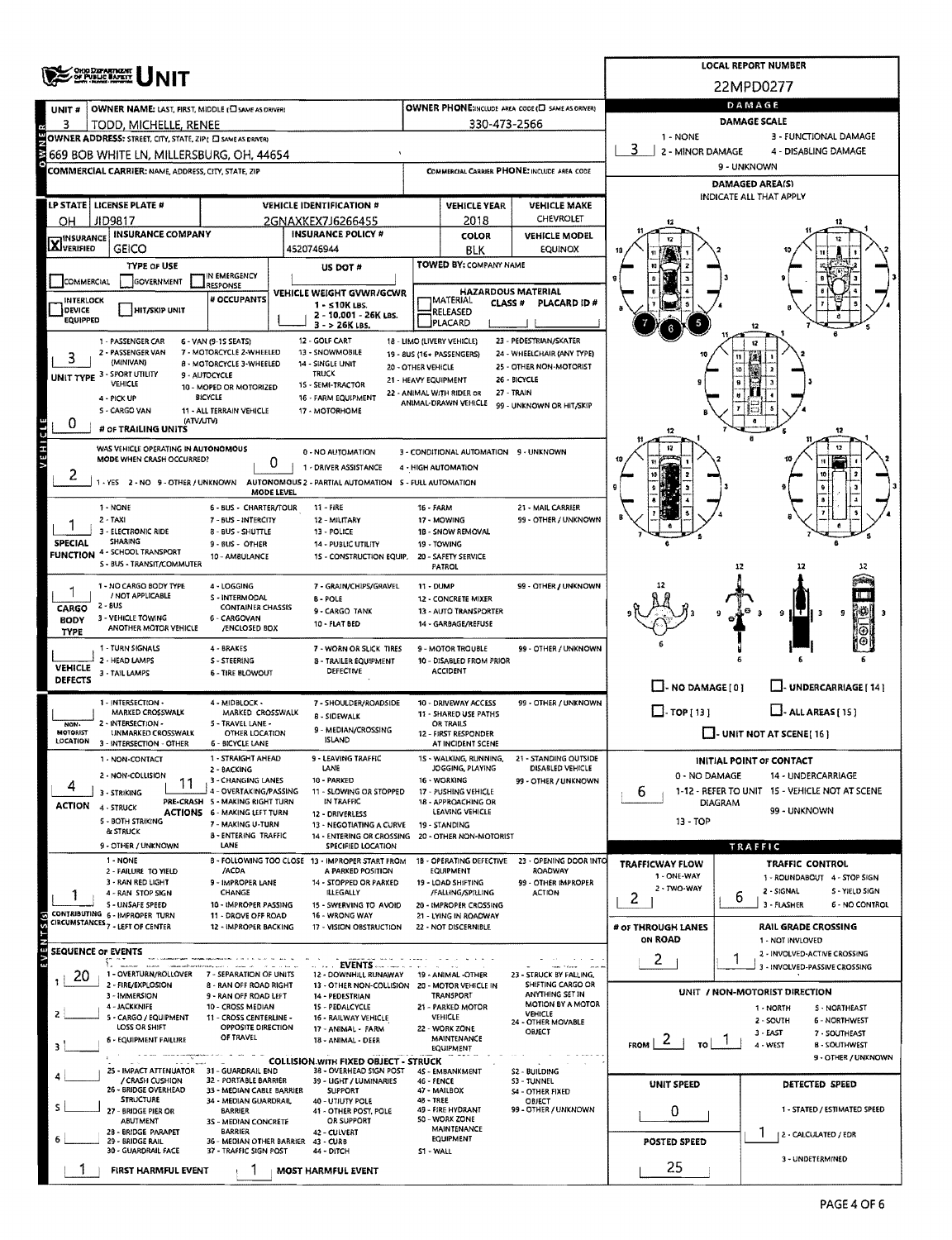|                                                         | <b>WE SHERE MOTORIST / NON-MOTORIST</b>                                                                                            |  |                                                                          |                    |                                                                |                                                 |                                                 |               |                                                                                 |                                          | <b>LOCAL REPORT NUMBER</b><br>22MPD0277 |                                                                  |                     |                                      |                                                            |                            |  |
|---------------------------------------------------------|------------------------------------------------------------------------------------------------------------------------------------|--|--------------------------------------------------------------------------|--------------------|----------------------------------------------------------------|-------------------------------------------------|-------------------------------------------------|---------------|---------------------------------------------------------------------------------|------------------------------------------|-----------------------------------------|------------------------------------------------------------------|---------------------|--------------------------------------|------------------------------------------------------------|----------------------------|--|
| UNIT #                                                  |                                                                                                                                    |  | <b>NAME: LAST, FIRST, MIDDLE</b>                                         |                    |                                                                |                                                 |                                                 |               |                                                                                 |                                          |                                         | DATE OF BIRTH                                                    |                     |                                      | AGE                                                        | <b>GENDER</b>              |  |
|                                                         |                                                                                                                                    |  | GARVER, WILLIAM, ROBERT                                                  |                    |                                                                |                                                 |                                                 |               |                                                                                 |                                          |                                         | 09/06/1979                                                       |                     |                                      | 42                                                         | м                          |  |
|                                                         | <b>ADDRESS: STREET, CITY, STATE, ZIP</b>                                                                                           |  |                                                                          |                    |                                                                |                                                 |                                                 |               |                                                                                 | <b>CONTACT PHONE - INCLUDE AREA CODE</b> |                                         |                                                                  |                     |                                      |                                                            |                            |  |
| / NON-MOTORIST                                          | 1550 CR 251, JEROMESVILLE, OH, 44840                                                                                               |  |                                                                          |                    |                                                                |                                                 |                                                 |               |                                                                                 | 330-621-6258                             |                                         |                                                                  |                     |                                      |                                                            |                            |  |
|                                                         | <b>INJURIES INJURED</b><br><b>TAKEN</b>                                                                                            |  | <b>EMS AGENCY (NAME)</b>                                                 |                    |                                                                |                                                 | INJURED TAKEN TO: MEDICAL FACILITY (NAME, CITY) |               | <b>SAFETY EQUIPMENT</b><br>USED                                                 |                                          | DOT-COMPLIANT                           | <b>SEATING</b><br>POSITION                                       |                     | AIR BAG USAGE                        | <b>EJECTION</b>                                            | <b>TRAPPED</b>             |  |
| 5                                                       | $BY$ $1$                                                                                                                           |  |                                                                          |                    |                                                                |                                                 |                                                 |               | 4                                                                               |                                          | MC HELMET                               | 1                                                                |                     | 1                                    |                                                            | 1                          |  |
| <b>OTORIST</b><br>OL STATE                              |                                                                                                                                    |  | <b>OPERATOR LICENSE NUMBER</b>                                           |                    |                                                                | OFFENSE CHARGED                                 |                                                 | LOCAL<br>CODE | OFFENSE DESCRIPTION                                                             |                                          |                                         |                                                                  |                     | <b>CITATION NUMBER</b>               |                                                            |                            |  |
| OH                                                      | RL682790                                                                                                                           |  |                                                                          |                    | 333.03A                                                        |                                                 |                                                 |               | <b>ACDA</b>                                                                     |                                          |                                         | ALCOHOL TEST                                                     |                     | <b>XV1VVT</b><br><b>DRUG TEST(S)</b> |                                                            |                            |  |
| OL CLASS                                                | <b>ENDORSEMENT</b>                                                                                                                 |  | <b>RESTRICTION SELECT UP TO 3</b>                                        | <b>DRIVER</b>      | <b>DISTRACTED</b>                                              | ALCOHOL                                         | ALCOHOL / DRUG SUSPECTED<br>MARUUANA            |               | <b>CONDITION</b>                                                                | <b>STATUS</b>                            | <b>TYPE</b>                             | VALUE                                                            | <b>STATUS</b>       | <b>TYPE</b>                          |                                                            | RESULTS SELECT UP TO 4     |  |
| 1                                                       | N                                                                                                                                  |  |                                                                          | $BY_{1}$           |                                                                | OTHER DRUG                                      |                                                 |               | 1                                                                               | 1                                        | -1                                      |                                                                  | -1                  | 1                                    |                                                            |                            |  |
| UNIT #                                                  |                                                                                                                                    |  | NAME: LAST, FIRST, MIDDLE                                                |                    |                                                                |                                                 |                                                 |               |                                                                                 |                                          |                                         | DATE OF BIRTH                                                    |                     |                                      | AGE                                                        | <b>GENDER</b>              |  |
| 2                                                       |                                                                                                                                    |  | HAGER, BLAINE, CHRISTIAN                                                 |                    |                                                                |                                                 |                                                 |               |                                                                                 |                                          |                                         | 06/23/1998                                                       |                     |                                      | 23                                                         | F                          |  |
|                                                         | ADDRESS: STREET, CITY, STATE, ZIP                                                                                                  |  | 5725 CR 349, MILLERSBURG, OH, 44654                                      |                    |                                                                |                                                 |                                                 |               |                                                                                 |                                          | 330-763-3272                            | <b>CONTACT PHONE - INCLUDE AREA CODE</b>                         |                     |                                      |                                                            |                            |  |
|                                                         | <b>INJURIES INJURED</b>                                                                                                            |  | <b>EMS AGENCY (NAME)</b>                                                 |                    |                                                                |                                                 | INJURED TAKEN TO: MEDICAL FACILITY (NAME, CITY) |               | <b>SAFETY EQUIPMENT</b>                                                         |                                          |                                         | <b>SEATING</b>                                                   |                     | AIR BAG USAGE                        | <b>EJECTION</b>                                            | <b>TRAPPEO</b>             |  |
| 5                                                       | <b>TAKEN</b><br>BY<br>بيك                                                                                                          |  |                                                                          |                    |                                                                |                                                 |                                                 |               | <b>USED</b><br>4                                                                |                                          | <b>DOT-COMPLIANT</b><br>IMC HELMET      | <b>POSITION</b><br>1                                             |                     | 1<br>1.                              |                                                            | 1.                         |  |
| <b>OL STATE</b>                                         |                                                                                                                                    |  | <b>OPERATOR LICENSE NUMBER</b>                                           |                    |                                                                | OFFENSE CHARGED                                 |                                                 | LOCAL         | OFFENSE DESCRIPTION                                                             |                                          |                                         |                                                                  |                     | <b>CITATION NUMBER</b>               |                                                            |                            |  |
| OTORIST / NON-MOTOR<br>OН                               | UG393313                                                                                                                           |  |                                                                          |                    |                                                                |                                                 |                                                 | CODE<br>l 1   |                                                                                 |                                          |                                         |                                                                  |                     |                                      |                                                            |                            |  |
| OL CLASS                                                | <b>ENOORSEMENT</b>                                                                                                                 |  | <b>RESTRICTION SELECT UP TO 3</b>                                        | <b>DRIVER</b>      |                                                                |                                                 | ALCOHOL / DRUG SUSPECTED                        |               | <b>CONDITION</b>                                                                |                                          |                                         | <b>ALCOHOL TEST</b>                                              |                     |                                      | <b>DRUG TEST(S)</b>                                        |                            |  |
| 4                                                       |                                                                                                                                    |  |                                                                          | $BY_1$             | <b>DISTRACTED</b>                                              | <b>ALCOHOL</b>                                  | MARIJUANA<br>OTHER DRUG                         |               | 1                                                                               | <b>STATUS</b>                            | <b>TYPE</b>                             | VALUE                                                            | <b>STATUS</b><br>-1 | <b>TYPE</b>                          |                                                            | RESULTS SELECT UP TO 4     |  |
| UNIT#                                                   |                                                                                                                                    |  | NAME: LAST, FIRST, MIDDLE                                                |                    |                                                                |                                                 |                                                 |               |                                                                                 |                                          |                                         | DATE OF BIRTH                                                    |                     |                                      | AGE                                                        | <b>GENDER</b>              |  |
| з                                                       |                                                                                                                                    |  | TODD, VINCENT, JERMAINE                                                  |                    |                                                                |                                                 |                                                 |               |                                                                                 | 04/12/1974<br>47<br>м                    |                                         |                                                                  |                     |                                      |                                                            |                            |  |
|                                                         | <b>ADDRESS: STREET, CITY, STATE, ZIP</b>                                                                                           |  |                                                                          |                    |                                                                |                                                 |                                                 |               |                                                                                 |                                          |                                         | <b>CONTACT PHONE - INCLUDE AREA CODE</b>                         |                     |                                      |                                                            |                            |  |
|                                                         |                                                                                                                                    |  | 669 BOB WHITE LN, MILLERSBURG, OH, 44654                                 |                    |                                                                |                                                 |                                                 |               |                                                                                 |                                          | 330-473-3119                            |                                                                  |                     |                                      |                                                            |                            |  |
|                                                         | INJURIES INJURED<br><b>TAKEN</b>                                                                                                   |  | <b>EMS AGENCY (NAME)</b>                                                 |                    |                                                                |                                                 | INJURED TAKEN TO: MEDICAL FACILITY (NAME, CITY) |               | SAFETY EQUIPMENT<br>USED                                                        |                                          | DOT-COMPLIANT                           | <b>SEATING</b><br>POSITION                                       |                     |                                      | AIR BAG USAGE EJECTION                                     | <b>TRAPPED</b>             |  |
| 5                                                       | BY<br>$+1.1$                                                                                                                       |  |                                                                          |                    |                                                                |                                                 |                                                 | LOCAL         | 4                                                                               | MC HELMET<br>1                           |                                         |                                                                  |                     | 1<br>1<br><b>CITATION NUMBER</b>     |                                                            |                            |  |
| OTORIST / NON-MOTORIST<br>ЮH                            | RP771501                                                                                                                           |  | OL STATE OPERATOR LICENSE NUMBER                                         |                    |                                                                | OFFENSE CHARGED                                 |                                                 | CODE          | OFFENSE DESCRIPTION                                                             |                                          |                                         |                                                                  |                     |                                      |                                                            |                            |  |
| OL CLASS                                                | <b>ENDORSEMENT</b>                                                                                                                 |  | <b>RESTRICTION SELECT UP TO 3</b>                                        | <b>DRIVER</b>      |                                                                |                                                 |                                                 |               | <b>CONDITION</b>                                                                |                                          |                                         | <b>ALCOHOL TEST</b>                                              |                     | DRUG TEST(S)                         |                                                            |                            |  |
| 4                                                       |                                                                                                                                    |  | 3                                                                        | $BY_1$             | <b>DISTRACTED</b>                                              | ALCOHOL / DRUG SUSPECTED<br>ALCOHOL<br>MARUUANA |                                                 |               |                                                                                 | <b>STATUS</b>                            | <b>TYPE</b>                             | VALUE                                                            | <b>STATUS</b>       | TYPE                                 |                                                            | RESULTS SELECT UP TO 4     |  |
|                                                         |                                                                                                                                    |  | <b>SEATING POSITION</b>                                                  |                    |                                                                |                                                 | OTHER DRUG                                      |               | 1                                                                               | 1                                        | -1                                      |                                                                  | 1                   | 1                                    |                                                            |                            |  |
| . FATAL.                                                | NJURIES                                                                                                                            |  | FRONT LEFT SIDE                                                          |                    | AIR BAG<br>1 - NOT DEPLOYED                                    |                                                 | OL<br>CLASS<br>1 - CLASS A                      |               | <u>OL RESTRICTION(S)</u><br>1 - ALCOHOL INTERLOCK                               |                                          |                                         | <b>DRIVER DISTRACTION</b><br>$-$ NOT DISTRACTED.                 |                     |                                      | 1 - NONE GIVEN,                                            |                            |  |
| 2 - SUSPECTED SERIOUS'<br>INJURY 1                      |                                                                                                                                    |  | (MOTORCYCLE DRIVER)<br>2 - FRONT - MIDDLE                                |                    | 2 - DEPLOYED FRONT<br>3 DEPLOYED SIDE<br>4 - DEPLOYED BOTH.    |                                                 | 2 - CLASS B                                     |               | <b>DEVICE</b><br>2 - CDL INTRASTATE ONLY                                        |                                          |                                         | MANUALLY OPERATING AN<br>ELECTRONIC"                             |                     |                                      | <b>2 - TEST-REFUSED</b><br>3 - TEST GIVEN,                 |                            |  |
| - SUSPECTED MINOR<br>з.<br>INJURY                       |                                                                                                                                    |  | 3 - FRONT - RIGHT SIDE<br>4 - SECOND - LEFT SIDE                         | <b>'FRONT/SIDE</b> | 5 - NOT APPLICABLE                                             |                                                 | $3 - CLASSC$<br>4 - REGULAR CLASS               |               | 3 - CORRECTIVE LENSES<br>4 - FARM WAIVER                                        |                                          |                                         | COMMUNICATION DEVICE<br>(TEXTING, TYPING,                        |                     |                                      | <b>My UNUSABLE</b>                                         | CONTAMINATED SAMPLE        |  |
| - POSSIBLE INJURY .<br>5 - NO APPARENT INJURY           |                                                                                                                                    |  | (MOTORCYCLE PASSENGER)<br>S - SECOND - MIDDLE<br>6 - SECOND - RIGHT SIDE |                    | 9 - DEPLOYMENT UNKNOWN                                         |                                                 | $(OHIO = D)$                                    |               | 5 - EXCEPT CLASS A BUS<br>{6 - EXCEPT CLASS A<br>& CLASS B BUS                  |                                          |                                         | DIALING)<br>3 TALKING ON HANDS-FREE<br>COMMUNICATION DEVICE      |                     |                                      | 4 - TEST GIVEN,<br><b>RESULTS KNOWN</b><br>5 - TEST GIVEN, |                            |  |
|                                                         |                                                                                                                                    |  | 7 - THIRD - LEFT SIDE<br>(MOTORCYCLE SIDE CAR)                           |                    | <b>EJECTION</b>                                                |                                                 | 5 - M/C MOPED ONLY<br>6 - NO VALID OL           |               | <b>EXCEPT TRACTOR-TRAILER</b><br>- INTERMEDIATE LICENSE                         |                                          |                                         | 4 TALKING ON HAND-HELD<br><b>COMMUNICATION DEVICE</b>            |                     |                                      | <b>RESULTS UNKNOWN</b>                                     |                            |  |
| 1 - NOT TRANSPORTED                                     | <b>INJURIES TAKEN BY</b>                                                                                                           |  | 8 - THIRD - MIDDLE<br>9 - THIRD - RIGHT SIDE                             | 1 - NOT EJECTED    | 2 - PARTIALLY EJECTED                                          |                                                 | OL ENDORSEMENT                                  |               | <b>RESTRICTIONS</b><br>LEARNER'S PERMIT                                         |                                          |                                         | 5 - OTHER ACTIVITY WITH AN<br>ELECTRONIC DEVICE<br>6 - PASSENGER |                     | 1 - NONE                             |                                                            | <b>ALCOHOL TEST TYPE</b>   |  |
| $2 - EMS$                                               | <b>/TREATED AT SCENE</b>                                                                                                           |  | 10 - SLEEPER SECTION<br>OF TRUCK CAB                                     |                    | <b>3 - TOTALLY EJECTED</b><br>$1.4$ - NOT APPLICABLE $\langle$ |                                                 | H - HAZMAT                                      |               | <b>RESTRICTIONS</b><br>10 - LIMITED TO DAYUGHT<br>ONLY                          |                                          |                                         | 7 - OTHER DISTRACTION<br>INSIDE THE VEHICLE                      |                     | 2 - BLOOD<br>3 - URINE               |                                                            |                            |  |
| 3 - POLICE                                              |                                                                                                                                    |  | <b><i>FASSENGER IN</i></b><br>OTHER ENCLOSED CARGO                       |                    | <b>TRAPPED</b>                                                 |                                                 | <b>M - MOTORCYCLE</b><br>P - PASSENGER          |               | 11 - LIMITED TO EMPLOYMENT.<br>12 - LIMITED - OTHER                             |                                          |                                         | <b>8 - OTHER DISTRACTION</b><br>OUTSIDE THE VEHICLE              |                     | 4 - BREATH<br>5-OTHER                |                                                            |                            |  |
|                                                         | 1 - NOT TRAPPED-<br>AREA (NON-TRAILING UNIT,<br>9 - OTHER / UNKNOWN<br>BUS, PICK-UP WITH CAP)<br>2 - EXTRICATED BY                 |  |                                                                          |                    |                                                                |                                                 | <b>IN - TANKER - 2</b>                          |               | 13 - MECHANICAL DEVICES<br>(SPECIAL BRAKES, HAND                                |                                          |                                         | 9 - OTHER / UNKNOWN - A<br><b>CONDITION</b>                      |                     |                                      | <b>DRUG TEST</b>                                           |                            |  |
|                                                         | 12 - PASSENGER IN<br>MECHANICAL MEANS<br><b>SAFETY EQUIPMENT</b><br>UNENCLOSED CARGO AREA 13 - FREED BY                            |  |                                                                          |                    |                                                                |                                                 | Q - MOTOR SCOOTER<br>R - THREE-WHEEL            |               | CONTROLS, OR OTHER<br><b>ADAPTIVE DEVICES)</b>                                  |                                          |                                         | 1 - APPARENTLY NORMAL<br><b>12: PHYSICAL IMPAIRMENT</b>          |                     | া - NONE<br>2 - BLOOD<br>3 - URINE   |                                                            |                            |  |
| <b>USED</b>                                             | . None USED .<br>13 - TRAILING UNIT<br>NON-MECHANICAL MEANS<br>2 - SHOULDER BELT ONLY<br>14 - RIDING ON VEHICLE<br><b>EXTERIOR</b> |  |                                                                          |                    |                                                                |                                                 | <b>MOTORCYCLE</b><br>S.- SCHOOL BUS-            |               | 14 - MILITARY VEHICLES ONLY<br><b>15 - MOTOR VEHICLES</b><br>WITHOUT AIR BRAKES |                                          |                                         | 3 - EMOTIONAL (E.G.:<br>DEPRESSED, ANGRY,                        |                     | 4 - OTHER                            |                                                            |                            |  |
|                                                         | 3 - LAP BELT ONLY USED<br>(NON-TRAILING UNIT)<br>- NON-MOTORIST<br>15,<br>4 - SHOULDER & LAP BELT                                  |  |                                                                          |                    |                                                                |                                                 | T - DOUBLE & TRIPLE<br>TRAILERS                 |               | 16 - OUTSIDE MIRROR<br>17 - PROSTHETIC AID                                      |                                          | DISTURBED)<br>4 - ILLNESS               |                                                                  |                     |                                      | 1 - AMPHETAMINES                                           | <b>DRUG TEST RESULT(S)</b> |  |
| USED<br><b>5 - CHILD RESTRAINT SYSTEM</b>               |                                                                                                                                    |  | 99 - OTHER / UNKNOWN                                                     |                    |                                                                |                                                 | X - TANKER / HAZMAT                             |               | $18 - OPTHER$                                                                   |                                          |                                         | (5 - FELL ASLEEP, FAINTED)<br>FATIGUED, ETC.                     |                     |                                      | 2 - BARBITURATES<br>3 - BENZODIAZEPINES                    |                            |  |
| - - FORWARD FACING<br><b>6 - CHILD RESTRAINT SYSTEM</b> |                                                                                                                                    |  |                                                                          |                    |                                                                |                                                 | <b>GENDER</b>                                   |               |                                                                                 |                                          |                                         | <b>6 - UNDER THE INFLUENCE OF</b><br>MEDICATIONS / DRUGS /       |                     | S - COCAINE                          | 4 - CANNABINOIDS                                           |                            |  |
| - REAR FACING<br>7 - BOOSTER SEAT<br>8 - HELMET USED    |                                                                                                                                    |  |                                                                          |                    |                                                                |                                                 | F - FEMALE<br>M - MALE                          |               |                                                                                 |                                          |                                         | <b>ALCOHOL</b><br>- OTHER / UNKNOWN                              |                     | 7 - OTHER                            | 6 - OPIATES / OPIOIDS                                      |                            |  |
| 9 - PROTECTIVE PADS USED                                | (ELBOWS, KNEES, ETC)                                                                                                               |  |                                                                          |                    |                                                                |                                                 | U - OTHER / UNKNOWN                             |               |                                                                                 |                                          |                                         |                                                                  |                     |                                      | (B - NEGATIVE RESULTS                                      |                            |  |
| 10 - REFLECTIVE CLOTHING<br>11 - UGHTING - PEDESTRIAN   |                                                                                                                                    |  |                                                                          |                    |                                                                |                                                 |                                                 |               |                                                                                 |                                          |                                         |                                                                  |                     |                                      |                                                            |                            |  |
| / BICYCLE ONLY<br>99 * OTHER / UNKNOWN                  |                                                                                                                                    |  |                                                                          |                    |                                                                |                                                 |                                                 |               |                                                                                 |                                          |                                         |                                                                  |                     |                                      |                                                            |                            |  |